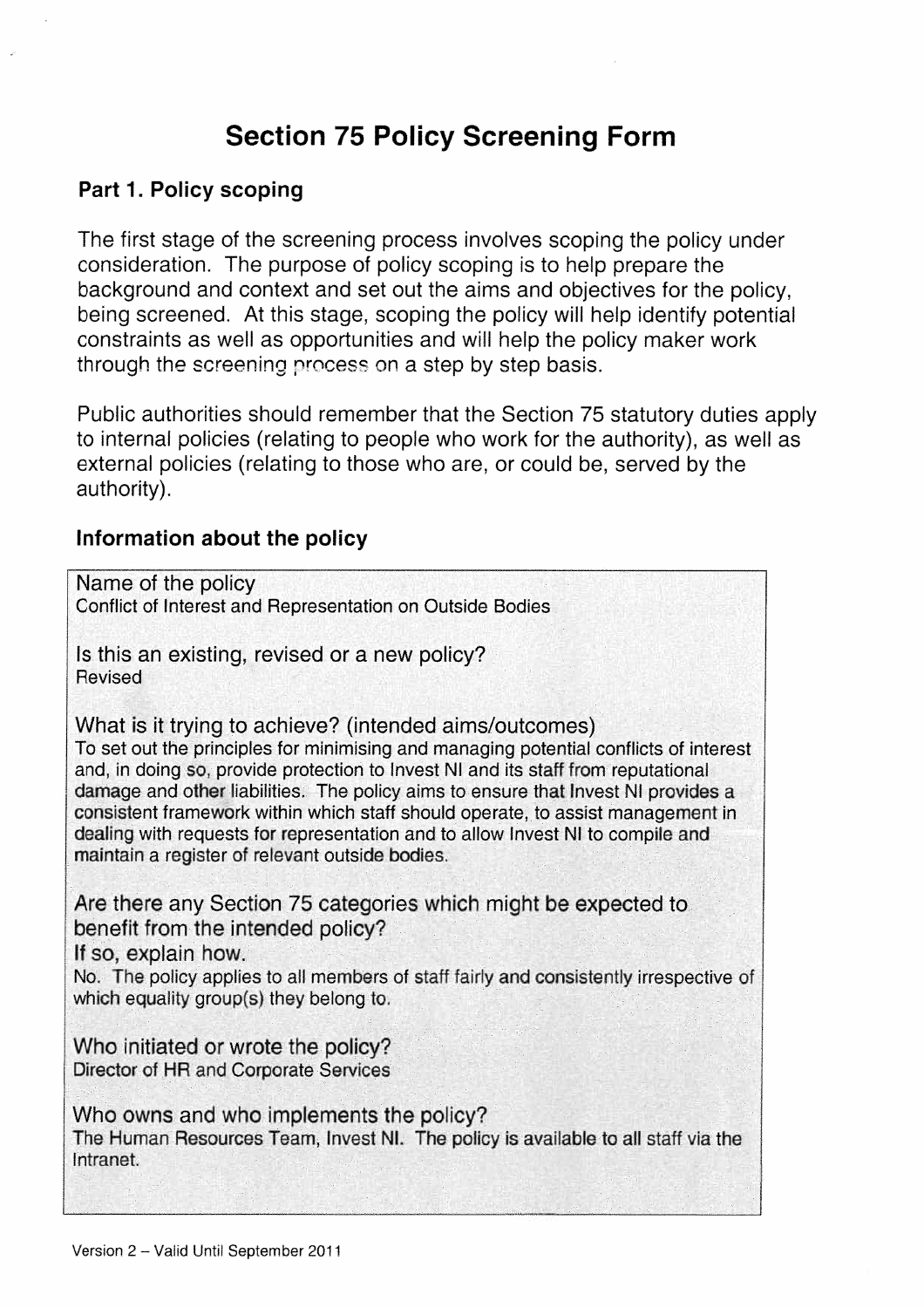#### Implementation factors

Are there any factors which could contribute to/detract from the intended aim/outcome of the policy/decision?

If yes, are they



—p legislative

<sup>X</sup> other, please specify Operational Requirements

The administration of this policy may be impacted by Invest NI's current budgetary position and operational requirements.

#### Main stakeholders affected

Who are the internal and external stakeholders (actual or potential) that the policy will impact upon?

X staff service users other public sector organisations voluntary/community/trade unions other, please specify x

## Other policies with a bearing on this policy

• what are they?

N/A

• who owns them?

N/A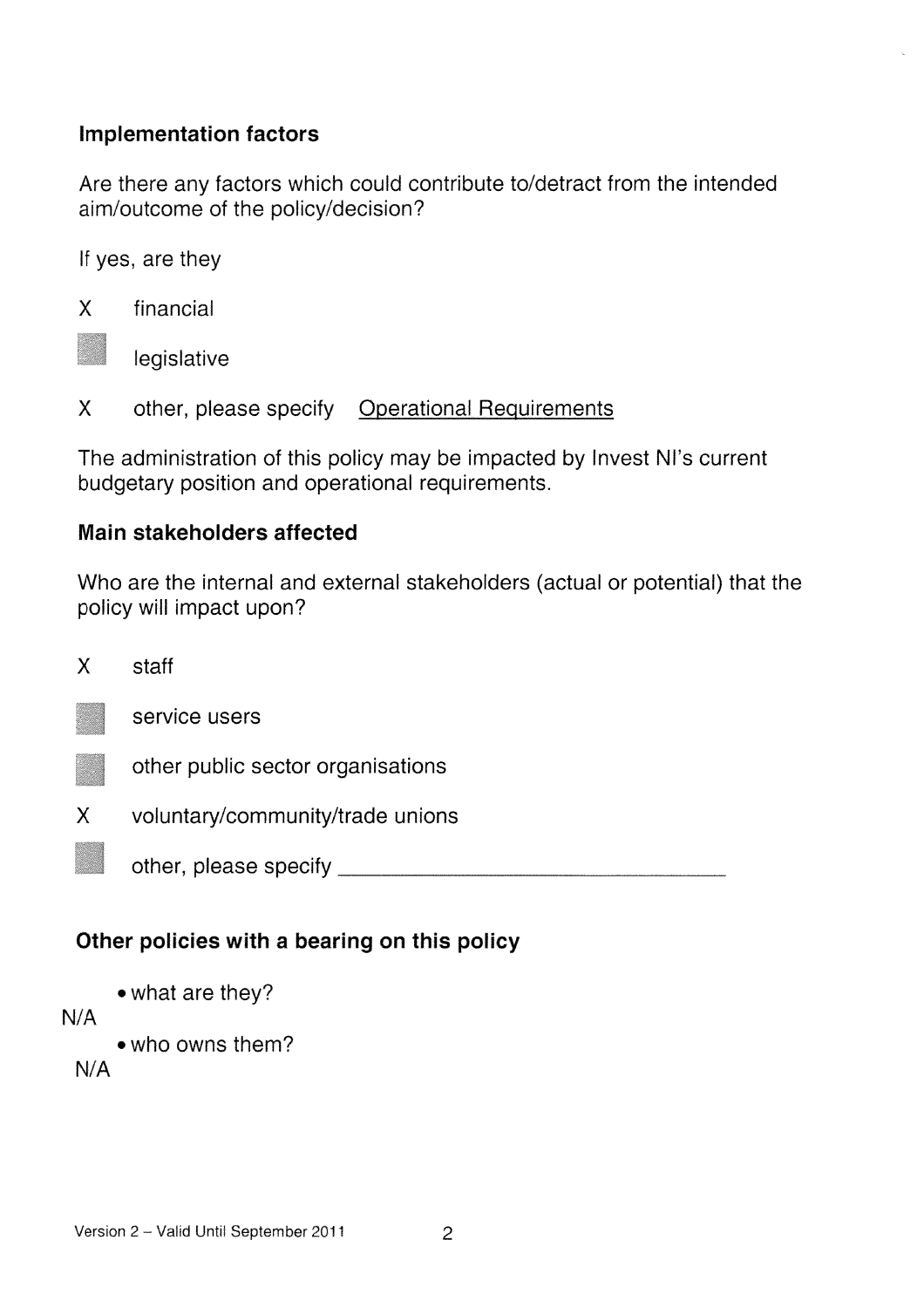#### Available evidence

Evidence to help inform the screening process may take many forms. Public authorities should ensure that their screening decision is informed by relevant data.

What evidence/information (both qualitative and quantitative) have you gathered to inform this policy? Specify details for each of the Section 75 categories.

| <b>Section 75</b><br>category | Details of evidence/information                                                                                                                                                                                                                                                                            |  |
|-------------------------------|------------------------------------------------------------------------------------------------------------------------------------------------------------------------------------------------------------------------------------------------------------------------------------------------------------|--|
| Religious<br>belief           | The policy applies to all members of staff fairly and<br>consistently irrespective of which equality group they<br>belong to. There is no evidence to suggest that the<br>Conflicts of Interest and Representation on Outside<br>Bodies policy will lead to an adverse impact on any of<br>the categories. |  |
| Political<br>opinion          | As above                                                                                                                                                                                                                                                                                                   |  |
| Racial group                  | As above                                                                                                                                                                                                                                                                                                   |  |
| Age                           | As above                                                                                                                                                                                                                                                                                                   |  |
| <b>Marital status</b>         | As above                                                                                                                                                                                                                                                                                                   |  |
| Sexual<br>orientation         | As above                                                                                                                                                                                                                                                                                                   |  |
| Men and<br>women<br>generally | As above                                                                                                                                                                                                                                                                                                   |  |
| <b>Disability</b>             | As above                                                                                                                                                                                                                                                                                                   |  |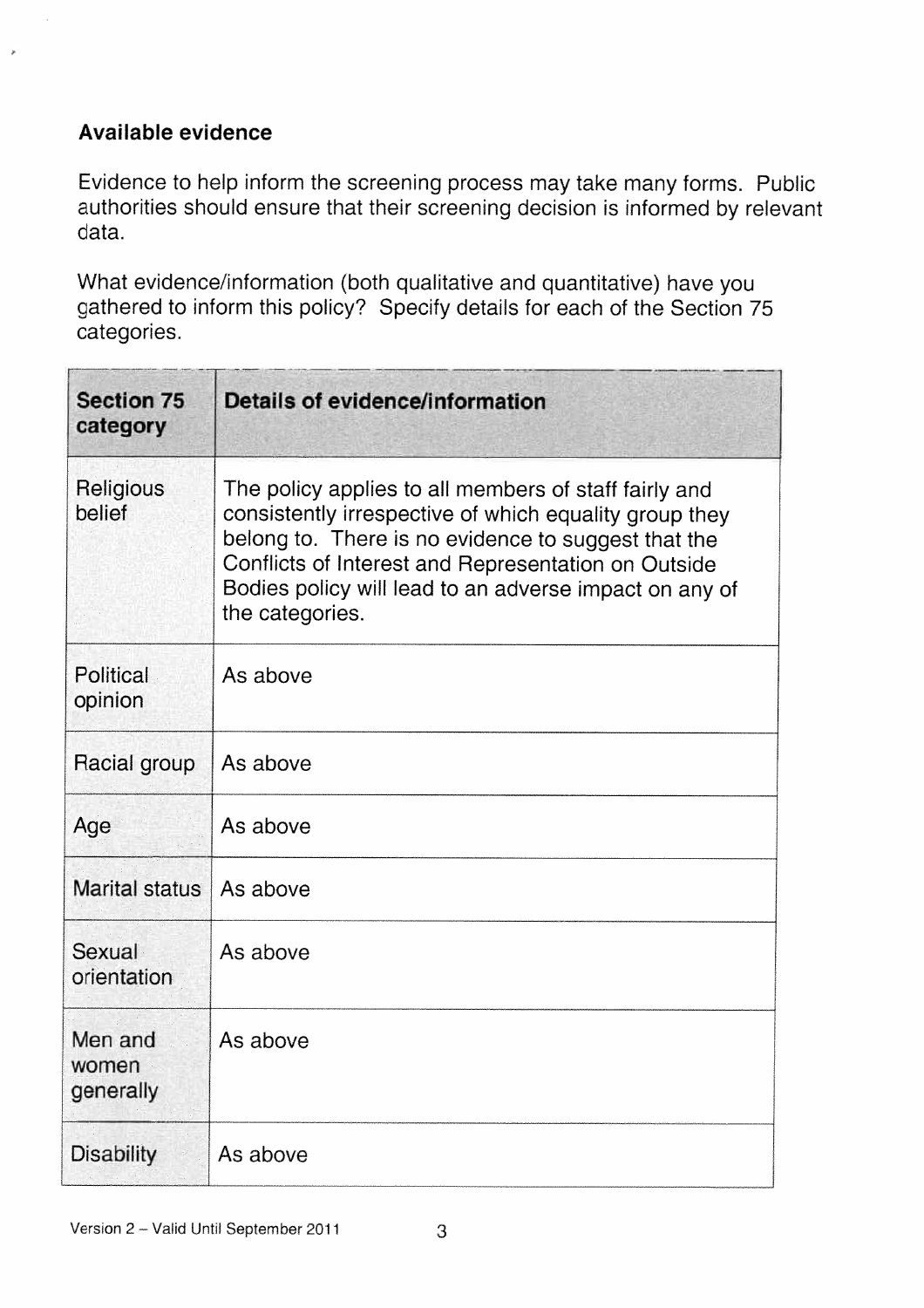| Dependants   As above |  |
|-----------------------|--|

#### Needs, experiences and priorities

Taking into account the information referred to above, what are the different needs, experiences and priorities of each of the following categories, in relation to the particular policy/decision? Specify details for each of the Section 75 categories

| <b>Section 75</b><br>category | Details of needs/experiences/priorities                                                                                                       |  |
|-------------------------------|-----------------------------------------------------------------------------------------------------------------------------------------------|--|
| Religious<br>belief           | The policy applies to all members of staff fairly and<br>consistently and we do not feel it impacts on any particular<br>section 75 category. |  |
| Political<br>opinion          | As above                                                                                                                                      |  |
| Racial group                  | As above                                                                                                                                      |  |
| Age                           | As above                                                                                                                                      |  |
| <b>Marital status</b>         | As above                                                                                                                                      |  |
| Sexual<br>orientation         | As above                                                                                                                                      |  |
| Men and<br>women<br>generally | As above                                                                                                                                      |  |
| <b>Disability</b>             | As above                                                                                                                                      |  |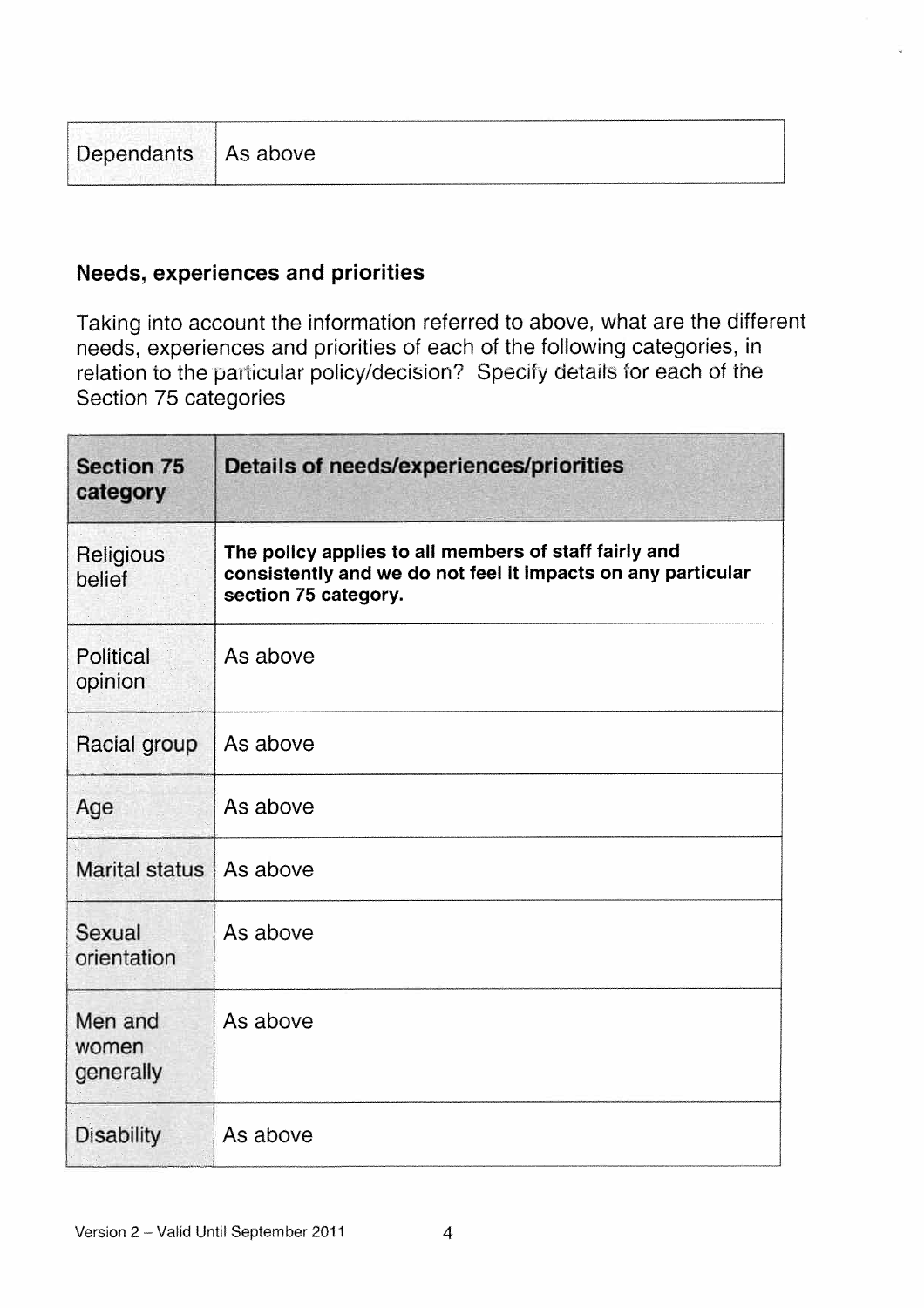## Part 2. Screening questions

### Introduction

In making a decision as to whether or not there is a need to carry out an equality impact assessment, the public authority should consider its answers to the questions 1-4 which are given on pages 66-68 of this Guide.

If the public authority's conclusion is **none** in respect of all of the Section 75 equality of opportunity and/or good relations categories, then the public authority may decide to screen the policy out. If a policy is 'screened out' as having no relevance to equality of opportunity or good relations, a public authority should give details of the reasons for the decision taken.

If the public authority's conclusion is **major** in respect of one or more of the Section 75 equality of opportunity and/or good relations categories, then consideration should be given to subjecting the policy to the equality impact assessment procedure.

If the public authority's conclusion is **minor** in respect of one or more of the Section 75 equality categories and/or good relations categories, then consideration should still be given to proceeding with an equality impact assessment, or to:

- measures to mitigate the adverse impact; or
- the introduction of an alternative policy to better promote equality of opportunity and/or good relations.

## In favour of a 'major' impact

- a) The policy is significant in terms of its strategic importance;
- b) Potential equality impacts are unknown, because, for example, there is insufficient data upon which to make an assessment or because they are complex, and it would be appropriate to conduct an equality impact assessment in order to better assess them;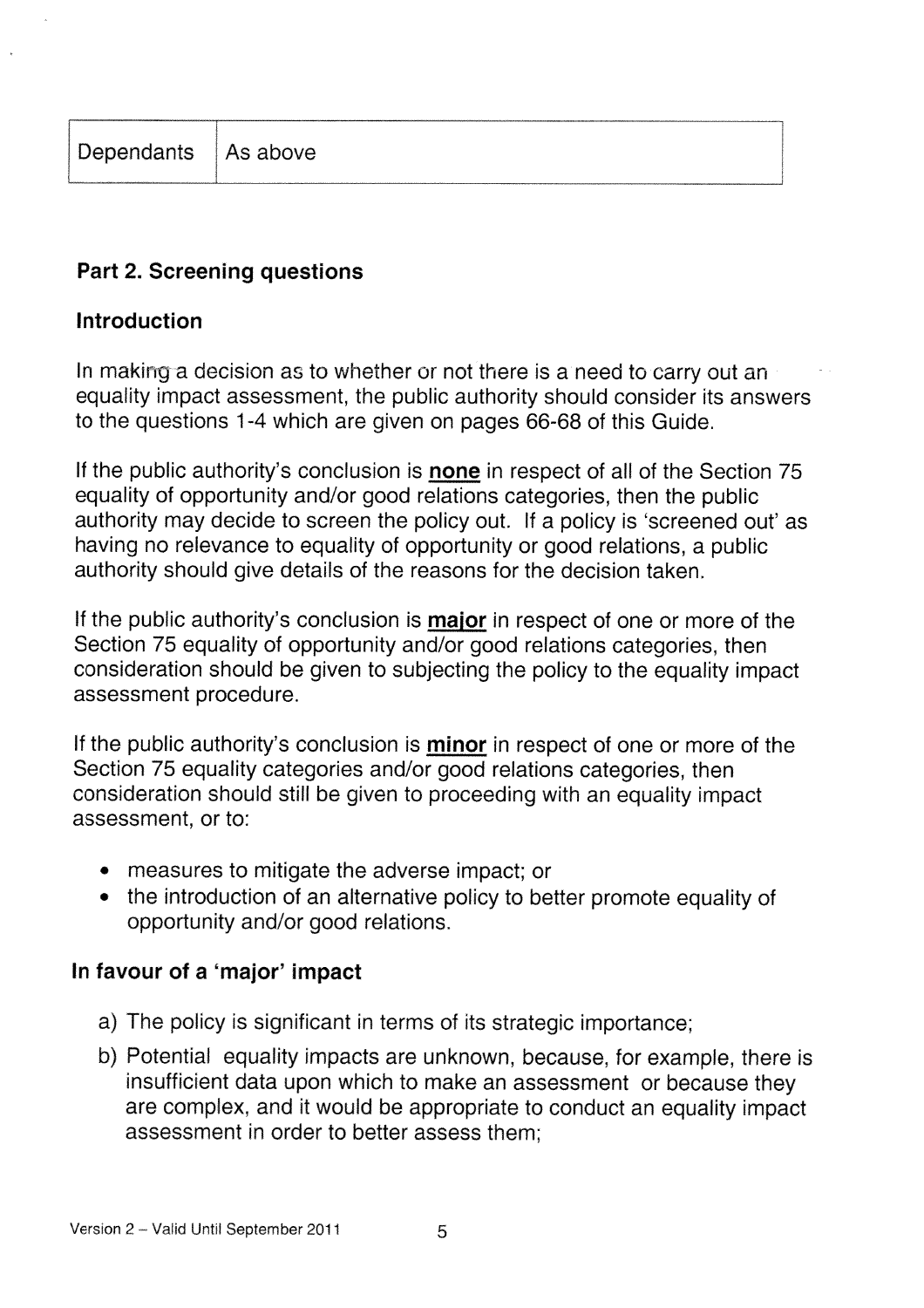- c) Potential equality and/or good relations impacts are likely to be adverse or are likely to be experienced disproportionately by groups of people including those who are marginalised or disadvantaged;
- d) Further assessment offers a valuable way to examine the evidence and develop recommendations in respect of a policy about which there are concerns amongst affected individuals and representative groups, for example in respect of multiple identities;
- e) The policy is likely to be challenged by way of judicial review;
- f) The policy is significant in terms of expenditure.

## In favour of 'minor' impact

- a) The policy is not unlawfully discriminatory and any residual potential impacts on people are judged to be negligible;
- b) The policy, or certain proposals within it, are potentially unlawfully discriminatory, but this possibility can readily and easily be eliminated by making appropriate changes to the policy or by adopting appropriate mitigating measures;
- c) Any asymmetrical equality impacts caused by the policy are intentional because they are specifically designed to promote equality of opportunity for particular groups of disadvantaged people;
- d) By amending the policy there are better opportunities to better promote equality of opportunity and/or good relations.

#### In favour of none

- a) The policy has no relevance to equality of opportunity or good relations.
- b) The policy is purely technical in nature and will have no bearing in terms of its likely impact on equality of opportunity or good relations for people within the equality and good relations categories.

Taking into account the evidence presented above, consider and comment on the likely impact on equality of opportunity and good relations for those affected by this policy, in any way, for each of the equality and good relations categories, by applying the screening questions given overleaf and indicate the level of impact on the group i.e. minor, major or none.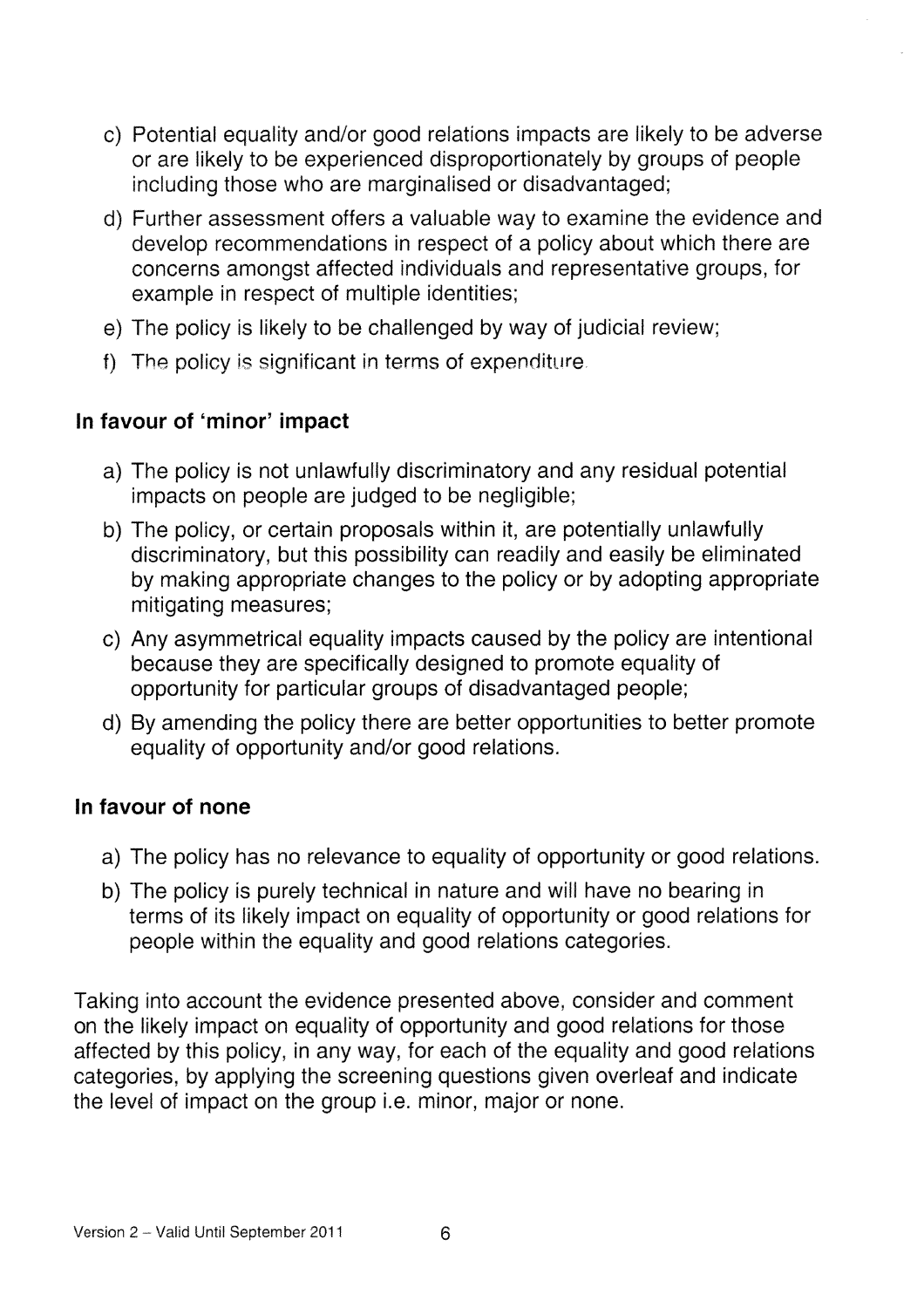## Screening questions

 $\overline{\phantom{a}}$ 

| 1 What is the likely impact on equality of opportunity for those affected<br>by this policy, for each of the Section 75 equality categories?<br>minor/major/none |                          |                                                                   |
|------------------------------------------------------------------------------------------------------------------------------------------------------------------|--------------------------|-------------------------------------------------------------------|
| Section 75<br>category                                                                                                                                           | Details of policy impact | Level of impact?<br>minor/major/none                              |
| Religious<br>belief                                                                                                                                              | N/A                      | and then August the second control of August to<br>$\sim$<br>None |
| Political<br>opinion                                                                                                                                             | N/A                      | None                                                              |
| <b>Racial</b><br>group                                                                                                                                           | N/A                      | None                                                              |
| Age                                                                                                                                                              | N/A                      | <b>None</b>                                                       |
| <b>Marital</b><br>status                                                                                                                                         | N/A                      | None                                                              |
| Sexual<br>orientation                                                                                                                                            | N/A                      | <b>None</b>                                                       |
| Men and<br>women<br>generally                                                                                                                                    | N/A                      | None                                                              |
| <b>Disability</b>                                                                                                                                                | N/A                      | None                                                              |
| Dependants                                                                                                                                                       | N/A                      | None                                                              |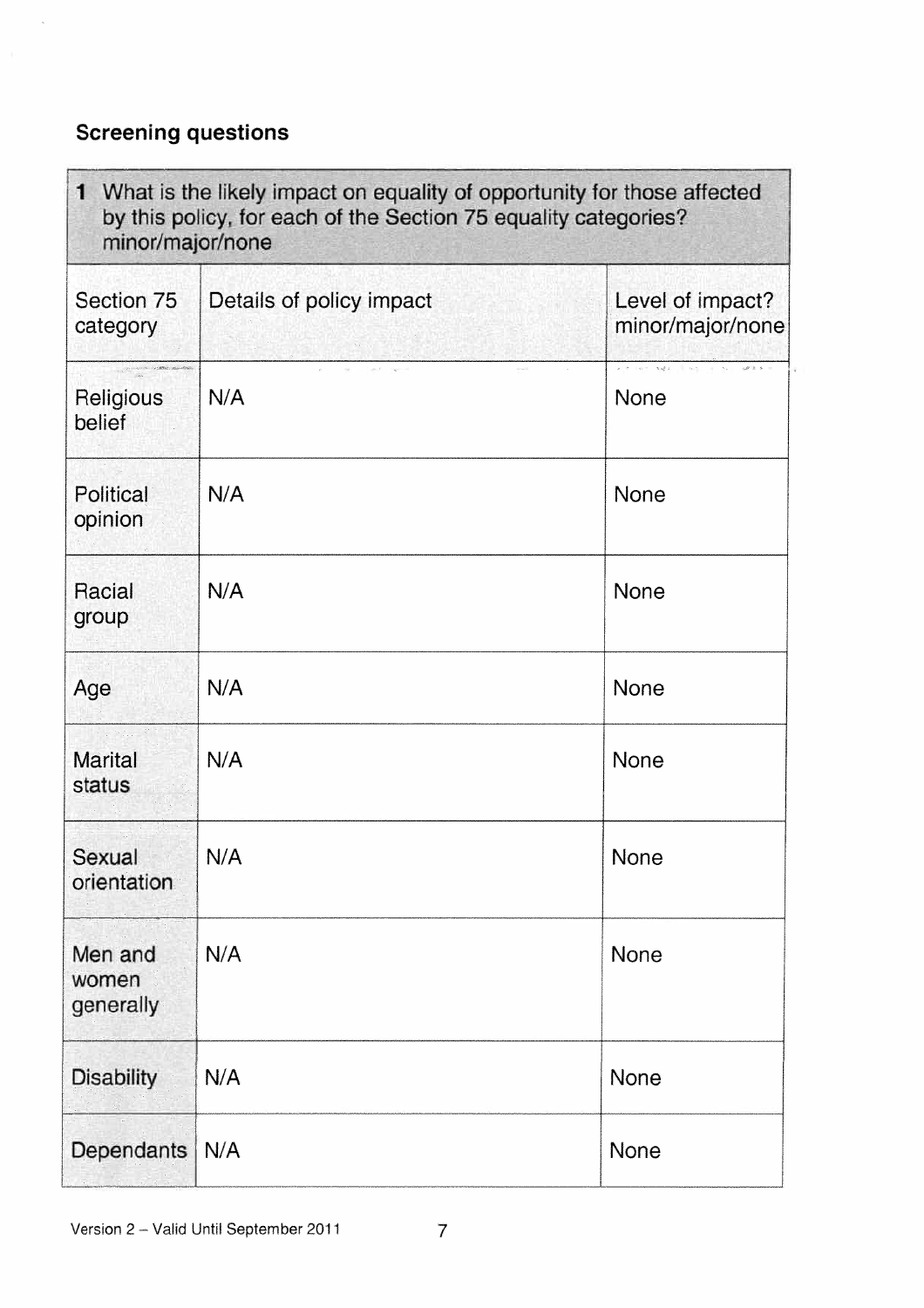| $\overline{2}$<br>Are there opportunities to better promote equality of opportunity for<br>people within the Section 75 equalities categories? |                         |                                                                                                             |
|------------------------------------------------------------------------------------------------------------------------------------------------|-------------------------|-------------------------------------------------------------------------------------------------------------|
| Section 75<br>category                                                                                                                         | If Yes, provide details | If No, provide reasons                                                                                      |
| Religious<br>belief                                                                                                                            |                         | No as this policy does not<br>provide opportunities to<br>promote equality<br>amongst particular<br>groups. |
| Political<br>opinion                                                                                                                           |                         | As above                                                                                                    |
| Racial<br>group                                                                                                                                |                         | As above                                                                                                    |
| Age                                                                                                                                            |                         | As above                                                                                                    |
| <b>Marital</b><br>status                                                                                                                       |                         | As above                                                                                                    |
| Sexual<br>orientation                                                                                                                          |                         | As above                                                                                                    |
| Men and<br>women<br>generally                                                                                                                  |                         | As above                                                                                                    |
| <b>Disability</b>                                                                                                                              |                         | As above                                                                                                    |
| <b>Dependants</b>                                                                                                                              |                         | As above                                                                                                    |

 $\epsilon$ 

٦

Г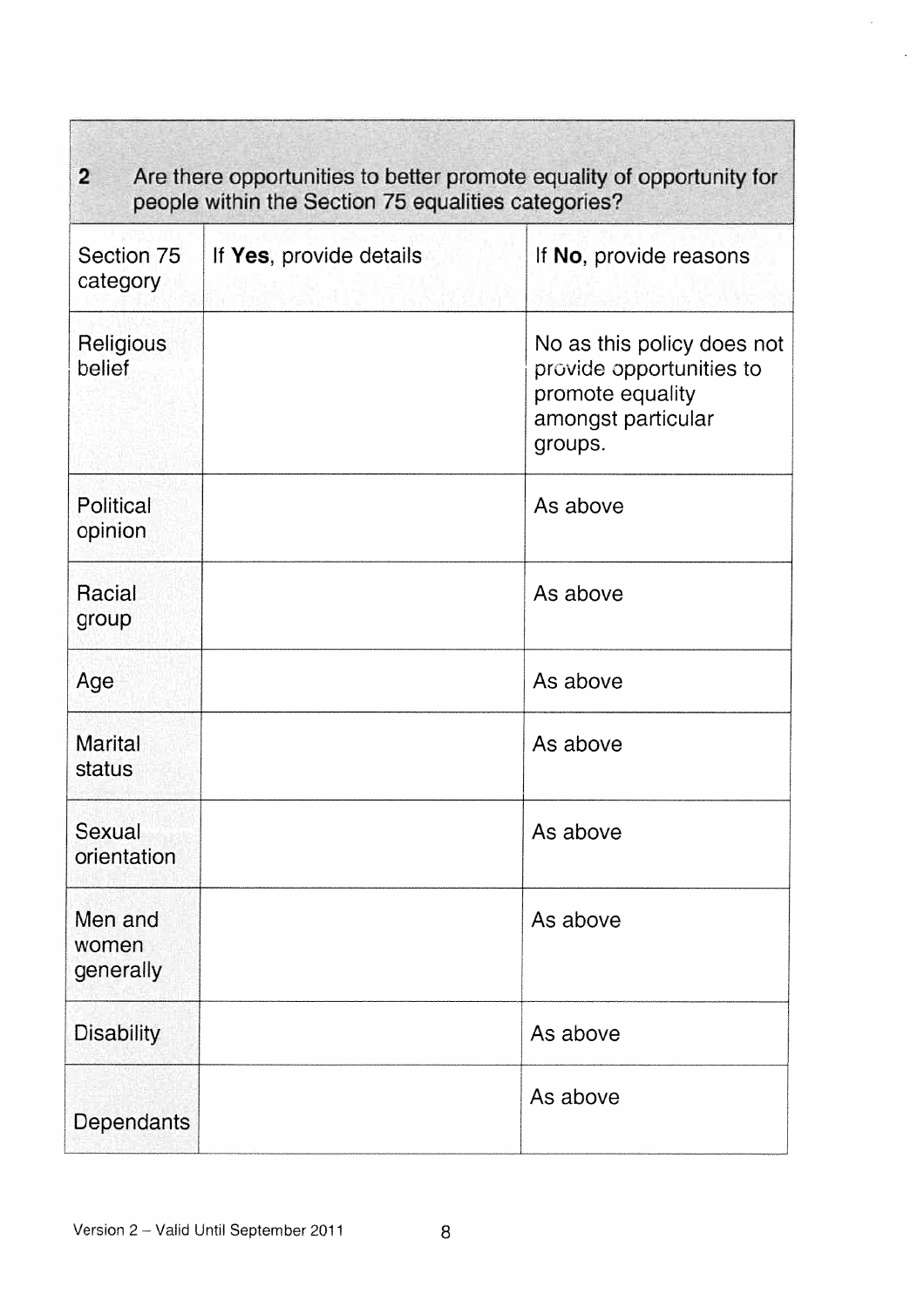| 3 To what extent is the policy likely to impact on good relations between<br>people of different religious belief, political opinion or racial group?<br>minor/major/none |                          |                                     |
|---------------------------------------------------------------------------------------------------------------------------------------------------------------------------|--------------------------|-------------------------------------|
| Good<br>relations<br>category                                                                                                                                             | Details of policy impact | Level of impact<br>minor/major/none |
| <b>Religious</b><br>belief                                                                                                                                                | None and the second      | <b>None</b>                         |
| Political<br>opinion                                                                                                                                                      | <b>None</b>              | None                                |
| Racial<br>group                                                                                                                                                           | <b>None</b>              | <b>None</b>                         |

| 4 Are there opportunities to better promote good relations between<br>people of different religious belief, political opinion or racial group? |                         |                                                                                                             |
|------------------------------------------------------------------------------------------------------------------------------------------------|-------------------------|-------------------------------------------------------------------------------------------------------------|
| Good<br>relations<br>category                                                                                                                  | If Yes, provide details | If No, provide reasons                                                                                      |
| Religious<br>belief                                                                                                                            |                         | No as this policy does not<br>provide opportunities to<br>promote equality<br>amongst particular<br>groups. |
| Political<br>opinion                                                                                                                           |                         | As above                                                                                                    |
| Racial<br>group                                                                                                                                |                         | As above                                                                                                    |

 $\overline{1}$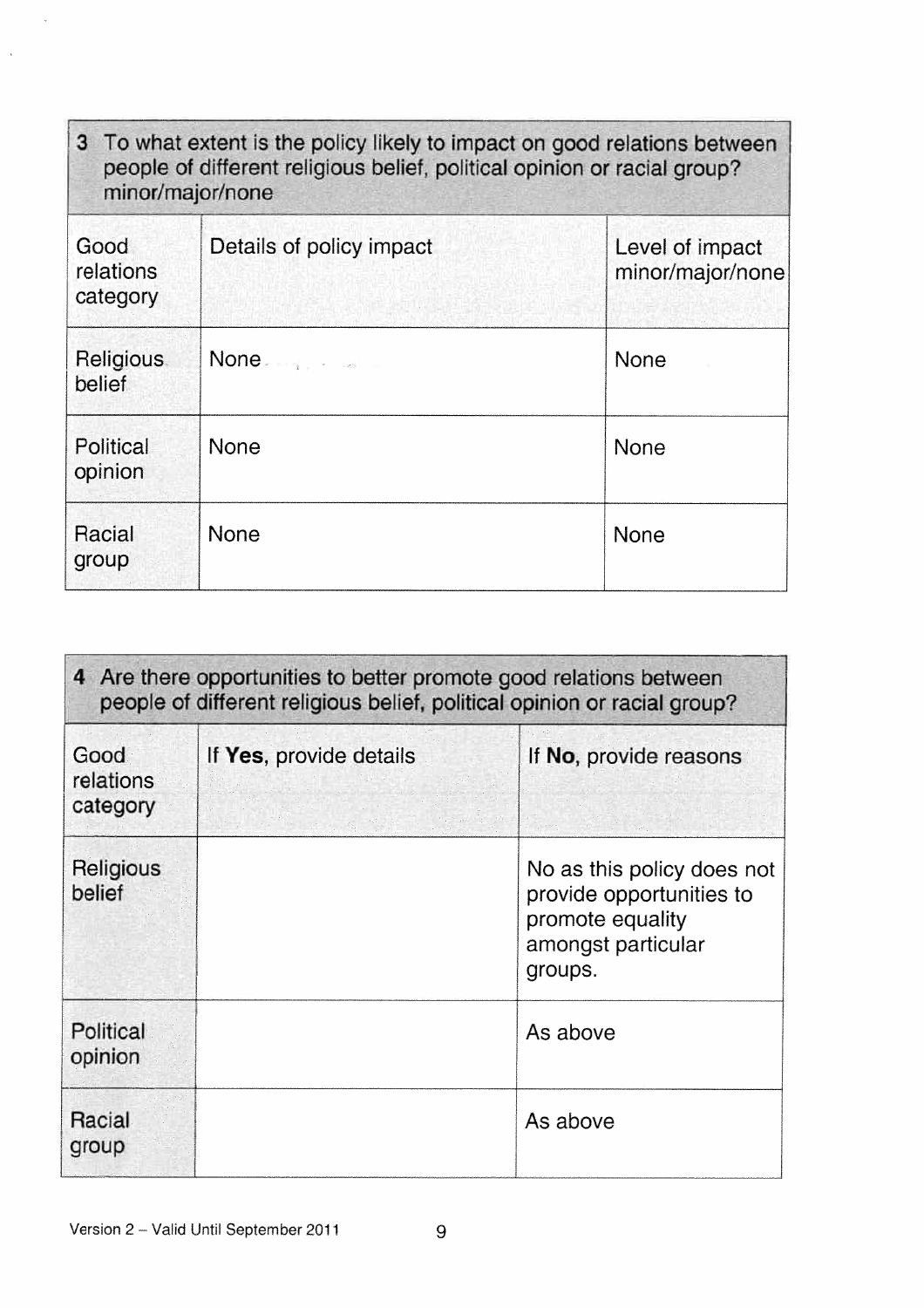## Additional considerations

## Multiple identity

Generally speaking, people can fall into more than one Section 75 category. Taking this into consideration, are there any potential impacts of the policy/decision on people with multiple identities? (For example; disabled minority ethnic people; disabled women; young Protestant men; and young lesbians, gay and bisexual people).

N/A

Provide details of data on the impact of the policy on people with multiple identities. Specify relevant Section 75 categories concerned.

N/A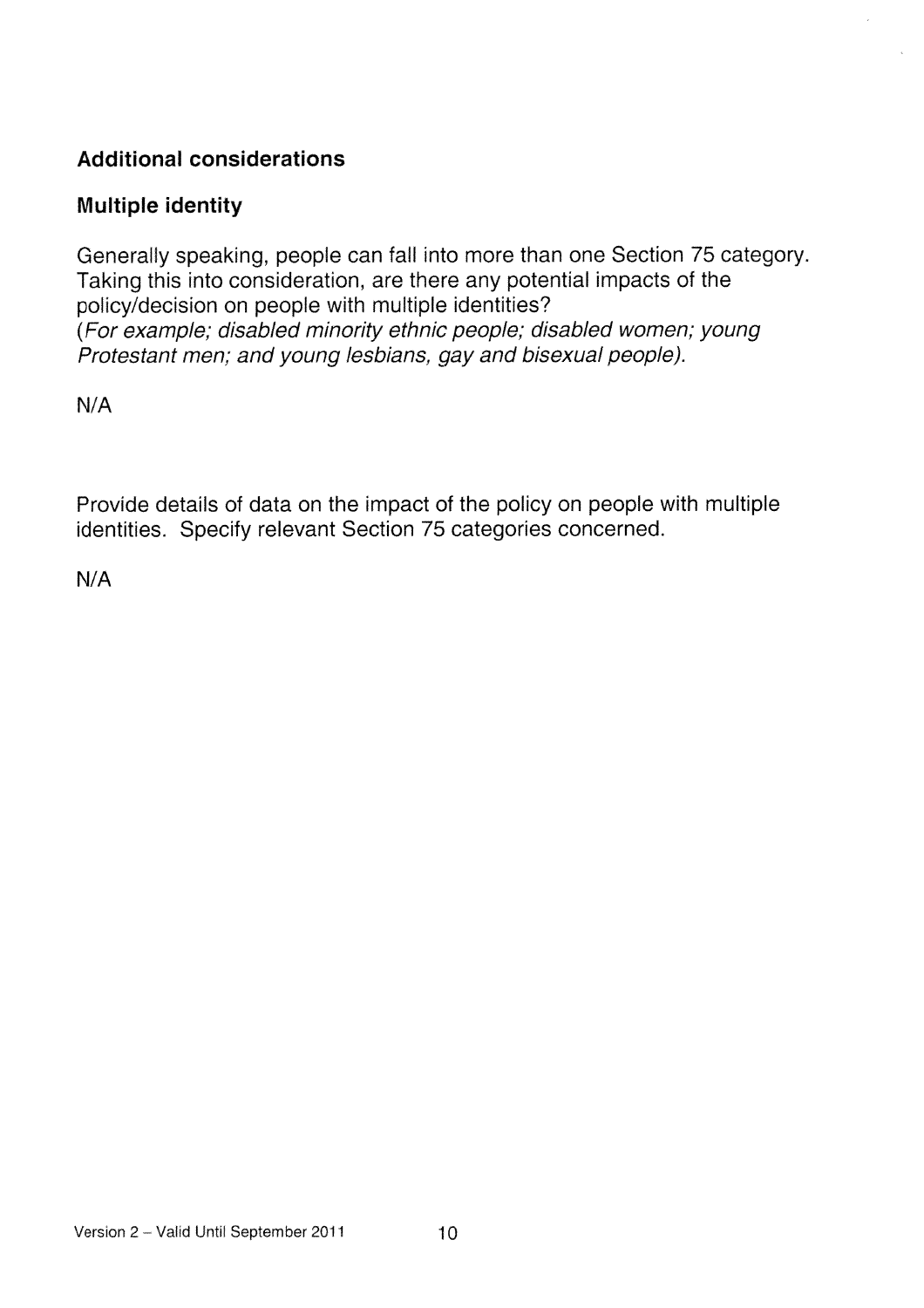#### Part 3. Screening decision

If the decision is not to conduct an equality impact assessment, please provide details of the reasons.

It is not considered necessary for this policy.

If the decision is not to conduct an equality impact assessment the public authority should consider if the policy should be mitigated or an alternative policy be introduced.

No mitigation necesssary

If the decision is to subject the policy to an equality impact assessment, please provide details of the reasons.

#### N/A

All public authorities' equality schemes must state the authority's arrangements for assessing and consulting on the likely impact of policies adopted or proposed to be adopted by the authority on the promotion of equality of opportunity. The Commission recommends screening and equality impact assessment as the tools to be utilised for such assessments. Further advice on equality impact assessment may be found in a separate Commission publication: Practical Guidance on Equality Impact Assessment.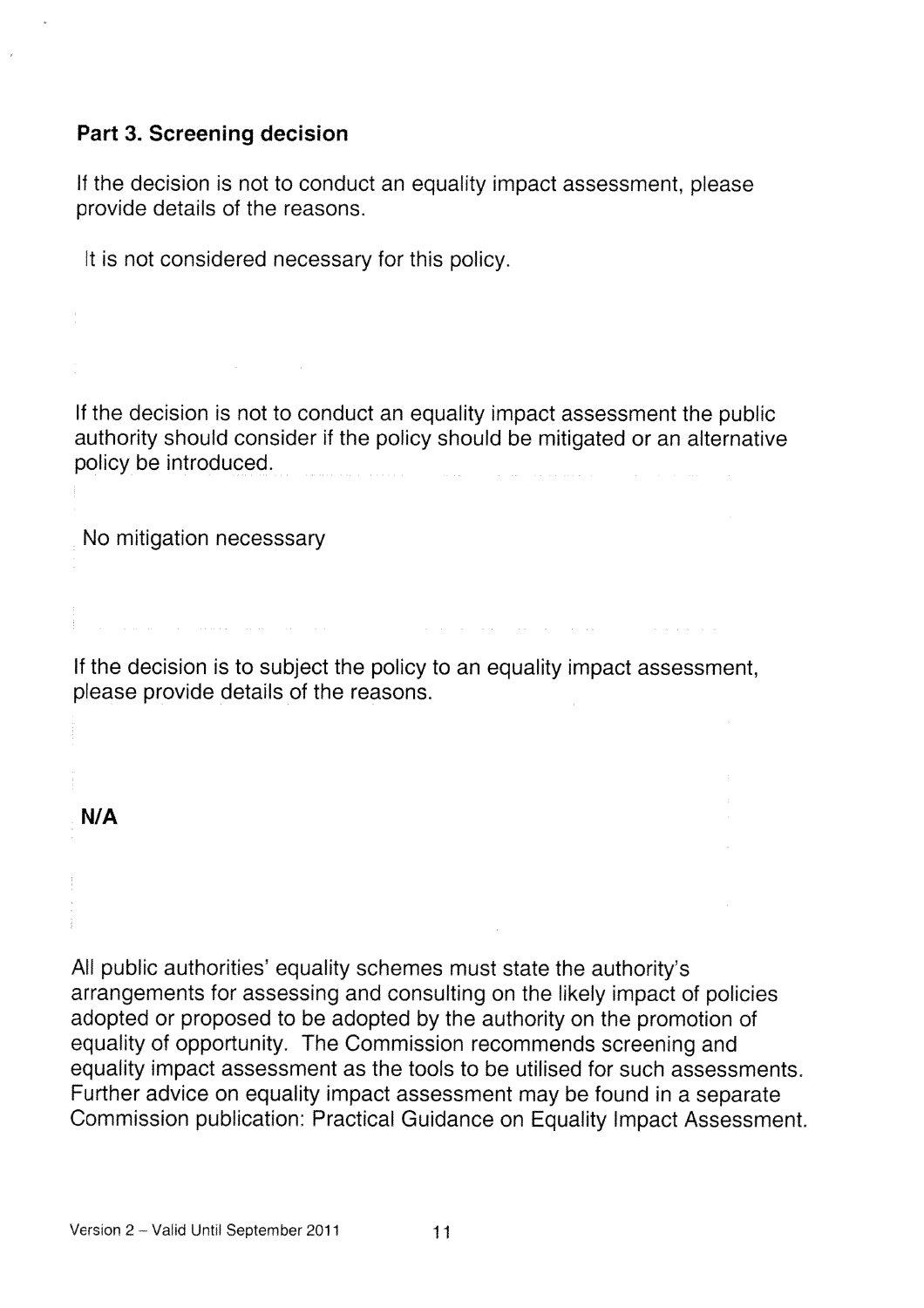#### Mitigation

When the public authority concludes that the likely impact is 'minor' and an equality impact assessment is not to be conducted, the public authority may consider mitigation to lessen the severity of any equality impact, or the introduction of an alternative policy to better promote equality of opportunity or good relations.

Can the policy/decision be amended or changed or an alternative policy introduced to better promote equality of opportunity and/or good relations?

If so, give the reasons to support your decision, together with the proposed changes/amendments or alternative policy.

N/A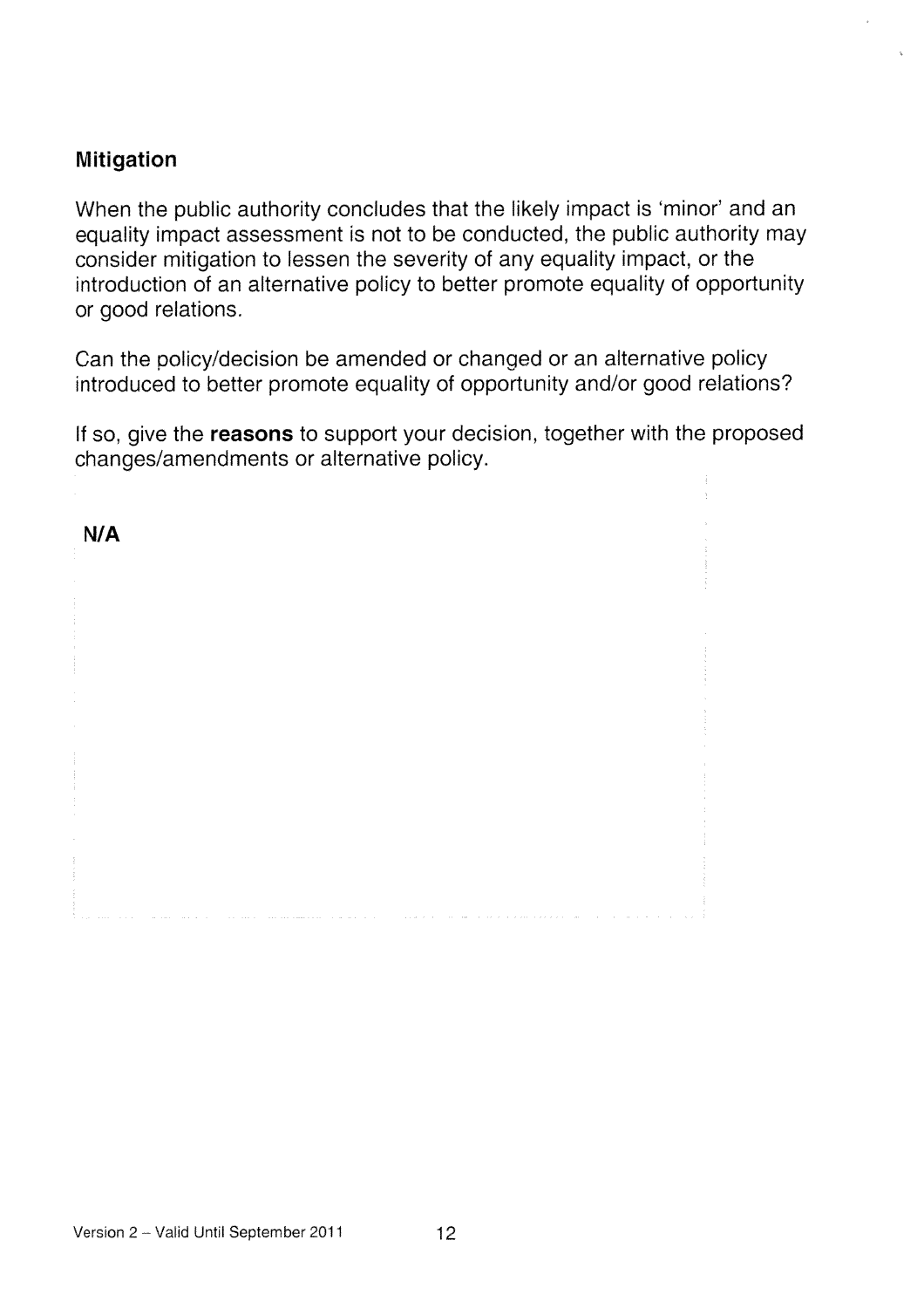## Timetabling and prioritising

Factors to be considered in timetabling and prioritising policies for equality impact assessment.

If the policy has been 'screened in' for equality impact assessment, then please answer the following questions to determine its priority for timetabling the equality impact assessment.

On a scale of 1-3, with <sup>1</sup> being the lowest priority and 3 being the highest, assess the policy in terms of its priority for equality impact assessment

| <b>Priority criterion</b>                            | <b>Rating</b><br>$(1-3)$ |
|------------------------------------------------------|--------------------------|
| Effect on equality of opportunity and good relations | N/A                      |
| Social need                                          | N/A                      |
| Effect on people's daily lives                       | N/A                      |
| Relevance to a public authority's functions          | N/A                      |

Note: The Total Rating Score should be used to prioritise the policy in rank order with other policies screened in for equality impact assessment. This list of priorities will assist the public authority in timetabling. Details of the Public Authority's Equality Impact Assessment Timetable should be included in the quarterly Screening Report.

Is the policy affected by timetables established by other relevant public authorities?

If yes. please provide details